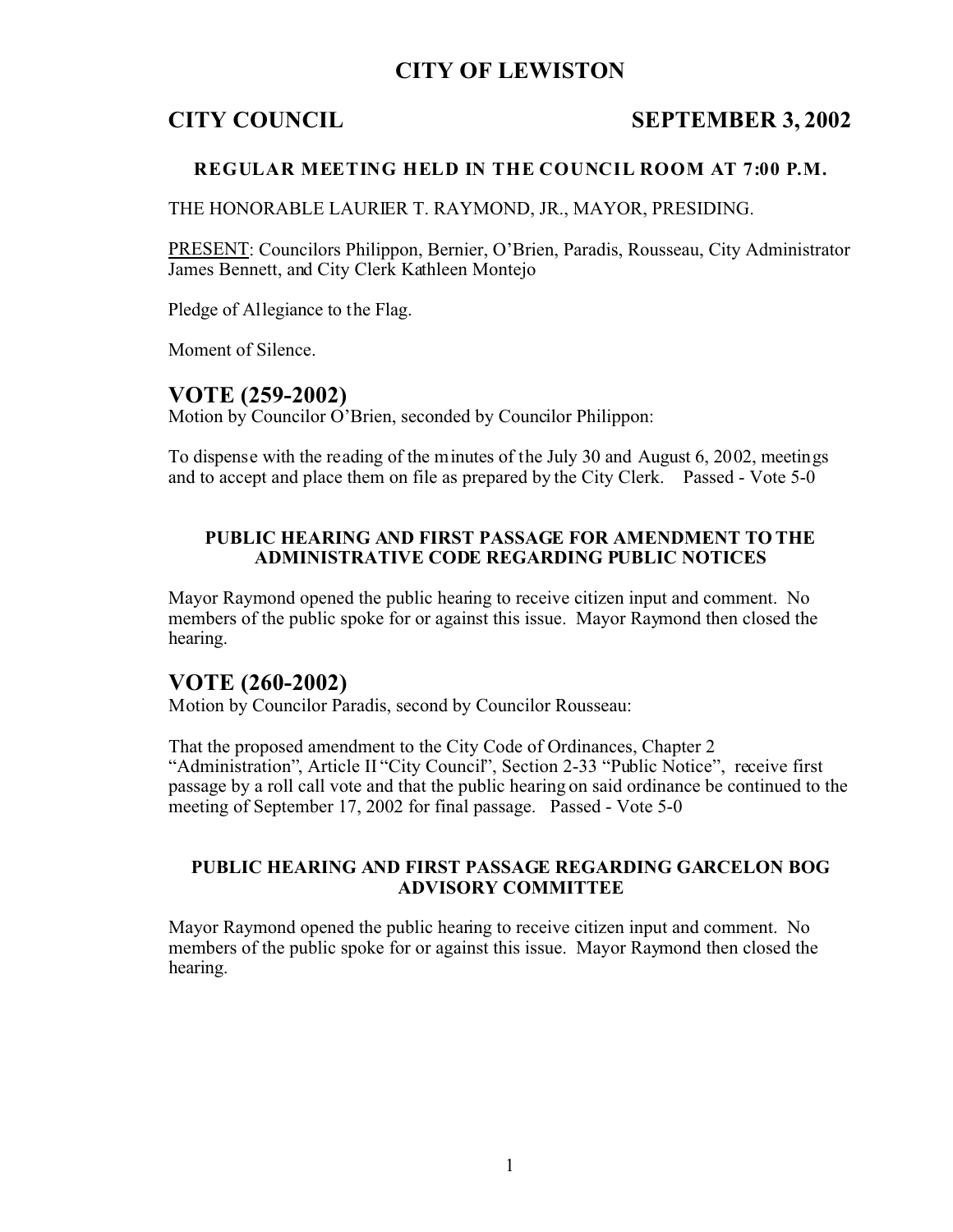# **VOTE (261-2002)**

Motion by Councilor Philippon, second by Councilor Bernier:

That the proposed amendment to the City Code of Ordinances, Chapter 2 "Administration", Article IV "Boards, Commissions, Committees and Bureaus", Division 7. "Garcelon Bog Advisory Committee", receive first passage by a roll call vote and that the public hearing on said ordinance be continued to the meeting of September 17, 2002 for final passage. Passed - Vote 5-0

# **PUBLIC HEARING ON LIQUOR LICENSE FOR R & B BOWLING**

Mayor Raymond opened the public hearing to receive citizen input and comment. No members of the public spoke for or against this issue. Mayor Raymond then closed the hearing.

# **VOTE (262-2002)**

Motion by Councilor Rousseau, second by Councilor Bernier:

To authorize the City Clerk's Office to approve the liquor license application for Sparetime Recreation/Porter's Restaurant, 729 Main Street, pending final approval from the state background check. Passed - Vote 5-0

## **SPECIAL AMUSEMENT PERMIT FOR DEB'S PIT STOP**

Mayor Raymond opened the public hearing to receive citizen input and comment. No members of the public spoke for or against this issue. Mayor Raymond then closed the hearing.

# **VOTE (263-2002)**

Motion by Councilor Philippon, second by Councilor Paradis:

To grant a Special Amusement Permit for Dancing and Entertainment to Deb's Pit Stop, 1018 Sabattus Street, pending payment of back taxes due the City. Passed - Vote 5-0

# **PETITION FOR SANITARY SEWER ON MARTIN DRIVE**

# **VOTE (264-2002)**

Motion by Councilor Paradis, second by Councilor Rousseau:

To receive the Petition for Sanitary Sewer from the lot owners of Martin Drive; to forward this request to the Planning Board for their review and recommendation, and to direct the Public Works Department to prepare a report on the estimated cost and estimated assessment for this project. Passed - Vote 5-0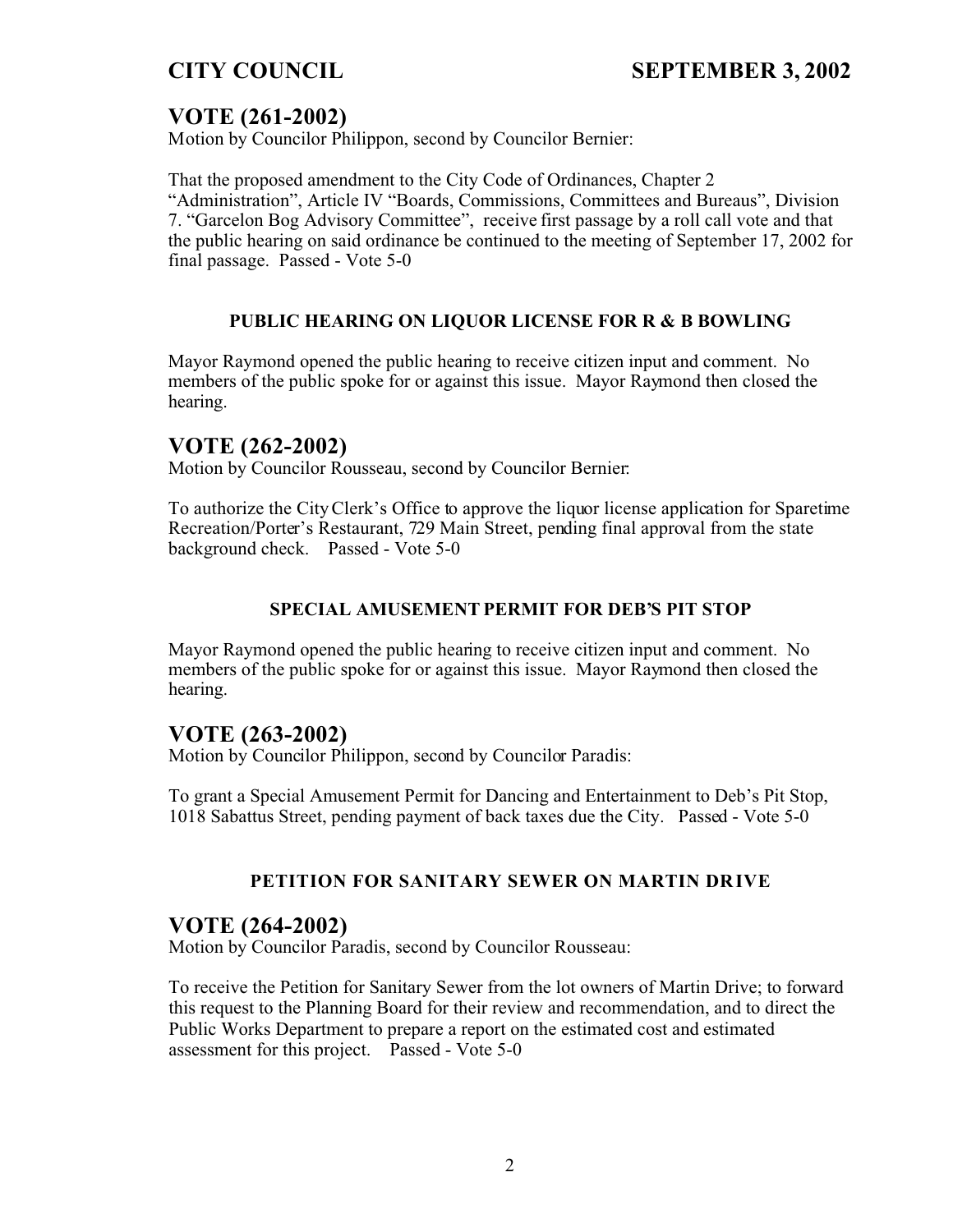### **HIGH SCHOOL TRAFFIC STUDY REPORT RECOMMENDATIONS**

Councilor Bernier stated the high amount of traffic getting to the school building during peak hours was a top concern when she served on the School Committee a few years ago. She inquired about an alternate exit route, leaving the school, to eliminate some congestion on East Avenue. Public Works Director Chris Branch stated this option was explored in the past, but would put too much traffic in the Birch/Jefferson Streets area. Councilor Bernier mentioned that currently the School Committee does not have a policy to limit the number of students who can bring vehicles to school each day, and this is a topic that may need to be addressed to help with the traffic issue. She stated the bottom line is a safety issue.

Public Works Director Chris Branch stated the proposed traffic signal at the south entrance will be a light activated when vehicles need to leave the high school and they will have longer delays at the peak times in the morning and afternoon. He stated drivers have a very long wait currently, and many get impatient and take unnecessary risks in pulling out into traffic. Councilor O'Brien asked about adding a center turning lane, yet Mr. Branch stated there is not enough room to do this.

A resident addressed the Council and stated she has concerns regarding a lack of police presence to direct traffic during peak times. She also stated concerns regarding limiting the cars students can bring, since the school does not offer any sort of bus transportation for students.

# **VOTE (265-2002)**

Motion by Councilor Rousseau, second by Councilor Paradis:

To receive the high school traffic study report, entitled Evaluation of Traffic Safety and Congestion at Lewiston High School, as prepared by the Androscoggin Transportation Resource Center, and to direct the City Administrator to review the recommended options, to prepare information on the financial impact of the recommendations and possible alternative sources of funding, and to review the practical issues regarding the timing of the recommended actions, given no financial constraints, and to report the results to the City Council at a future meeting. Passed - Vote 5-0

#### **DISCUSSION OF PROPOSED CONCEPT FOR NON-OPTIONAL LOCAL ONE-CENT SALES TAX**

The City Administrator Jim Bennett stated that the material in the Council's agenda packet is from the Belfast City Council regarding a proposal they have endorsed for a non-optional local one-cent sales tax. He noted that the Maine Municipal Association is currently working on a major initiative on tax reform issues and that perhaps this topic will be better addressed during a future workshop to allow for more in depth review and discussion.

Resident Robert Stone, chairperson of the Finance Committee, cautioned Council to review all tax reform plans carefully and to be sure not to just transfer the tax burden from the local taxes to the state taxes. He stated that Maine has the highest tax burden in the county, that Lewiston has the highest mil rate in Maine and that the high taxes are pushing young residents out of state and that he is opposed to a local option sales tax, citing that citizens already pay very high taxes.